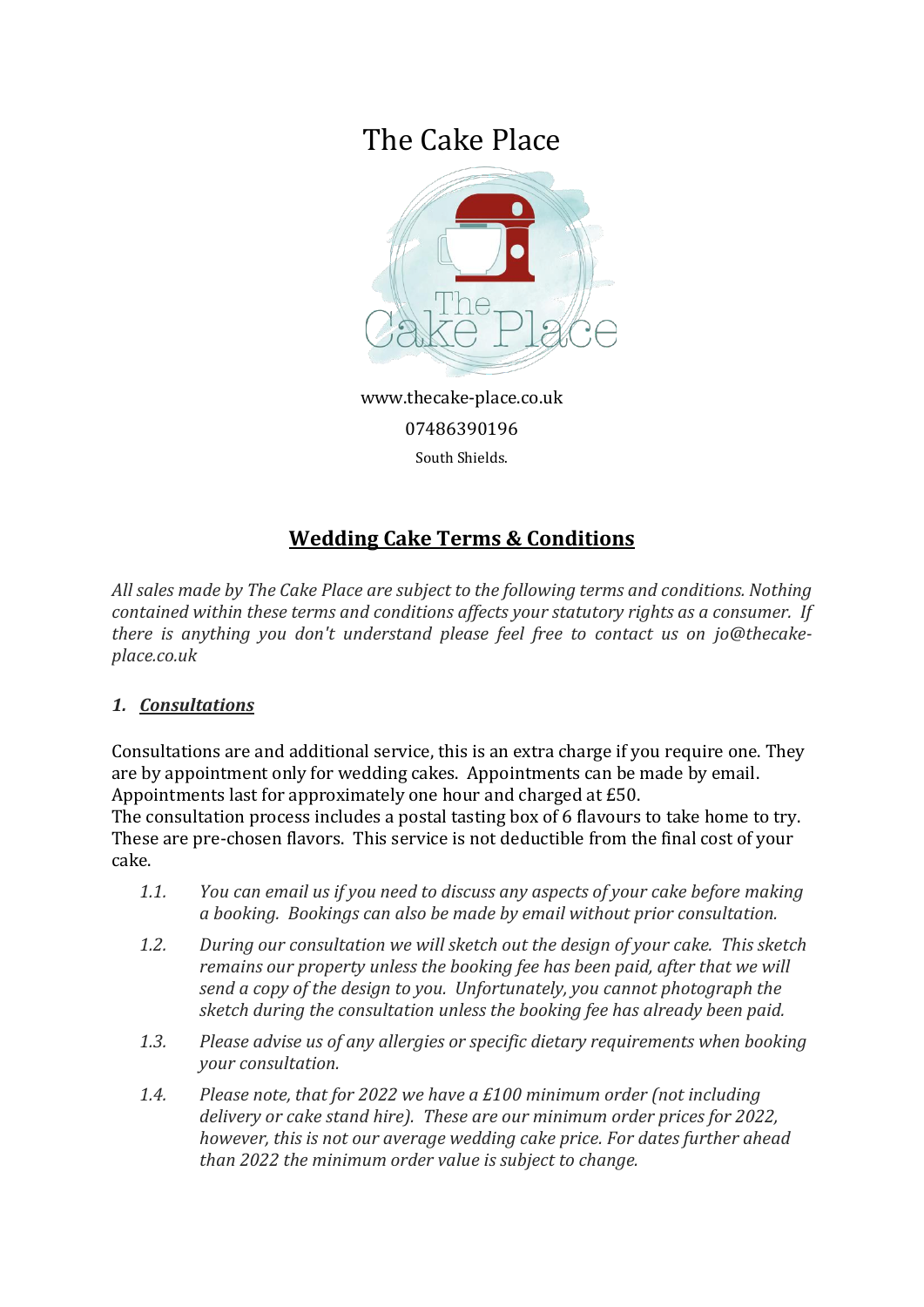# *2. Booking Fees*

- *2.1. All wedding cake orders require a non-refundable booking fee of £100. For cake orders with less than 4 weeks notice the full cost of the cake must be paid at time of booking.*
- *2.2. All booking fees must be paid within 7 days of the booking form being sent; dates cannot be held open without the booking fee. After 7 days, if no fee has been received then the event date will be released and another booking may be taken, which may mean we are no longer able to accommodate you.*
- *2.3. All orders are only confirmed when the booking fee has been paid. Please note that all booking fees are non-refundable and are only transferrable in certain circumstances. See 'Section 16'.*

# *3. Payment Schedule*

- *3.1. Once the cake design has been finalised. The final payment is due 1 month before your event. This is then non-refundable in the event of a cancellation.*
- *3.2. If the final payment is not received 1 month before your event, then we have the right to cancel your booking. The booking fee paid to secure your date is then non-refundable and non-transferable and we may no longer be able to accommodate your booking.*
- *3.3. Unfortunately, we do not offer the option to pay by credit or debit card. All payments are to be made by Bank transfer.*

#### *4. Cake Details*

- *4.1. Once the booking email has been sent, please review all the details carefully especially; cake tier sizes, flavour choices, spellings of names, allergen information, delivery time and contact numbers – please advise us of any changes as soon as possible.*
- *4.2. The cake will be made according to the booking email and therefore it is imperative that all details are checked carefully. Any errors not picked up on the booking form before the cake is made will not be considered to be our error. Any changes to your booking must be made by email and confirmed by us.*

#### *5. Decorative Items Supplied By Third Parties*

- *5.1. We cannot be held responsible for delays on items being supplied from other companies e.g., cake toppers, special order cake stands etc.*
- *5.2. If a bespoke cake topper or stand is required, please give us at least one month's notice to order it but ideally longer.*
- *5.3. If you are ordering a topper or cake stand yourself, please carefully check the size with us to make sure it is suitable for your cake and ensure the lead time is in line with your event. We would always advise ordering as soon as possible.*
- *5.4. If ordering items yourself, we cannot be held responsible for any errors in size, shape or design as the ordering has not been carried out by ourselves.*
- *5.5. We reserve the right not to use anything supplied by a third party if we feel it's*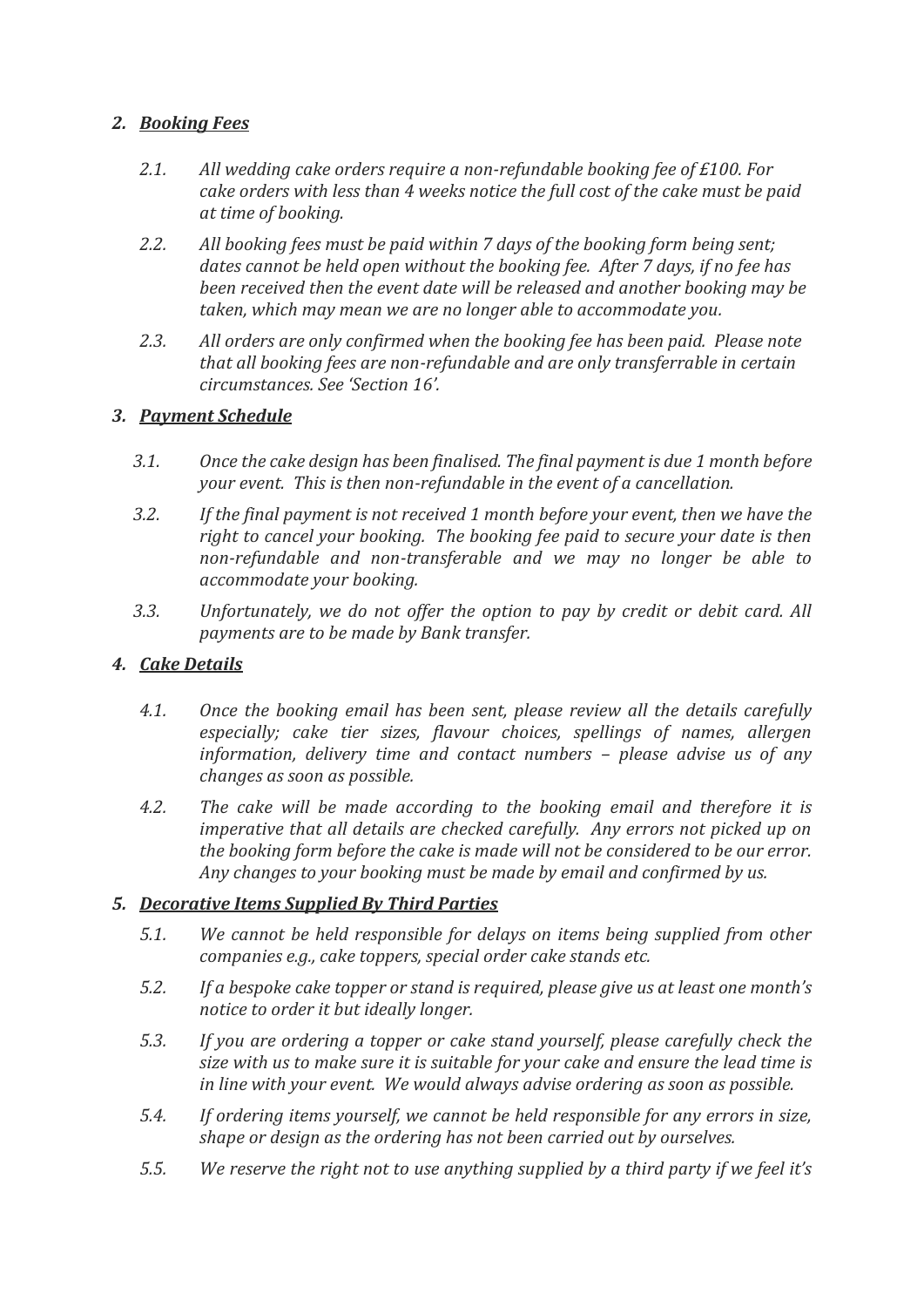*unsuitable.*

#### *6. Flowers Supplied By Florists*

- *6.1. When fresh flowers are being added to a cake, we ask that you discuss with your florist regarding toxicity of the flowers.*
- *6.2. The cost of any fresh flowers will be added to your florist's bill and we would always advise ordering a few extra flowers so we have a good selection to work with.*
- *6.3. We can only work with what your florist provides for us on the day. Please ensure they order flowers especially for the cake so that the cake flowers are of the same high standard as the rest of the florals. Any unsuitable or toxic flowers supplied will not be used on your cake.*
- *6.4. Ideally fresh flowers to be delivered to us the day before your wedding so we have them ready to prep, alternatively we can do this at your venue the morning of your wedding , this is your responsibility to arrange with your florist. Usually, we are at venues as early as they will allow. between 8am and 10am. Please let us know who your florist is so I can drop them a message to confirm times.*
- *6.5. If your florist does not meet us at the agreed time at the venue, we cannot always guarantee that we will be able to wait for them to arrive.*
- *6.6. If we cannot wait due to lateness of your florist, then they would have to add the flowers to the cake, and we cannot be held responsible if the arrangement made does not then match our vision and design for the cake and take no responsibility for the way the flowers have been added to the cake which may not be in a food safe way.*

# *7. Alterations To Orders*

- *7.1. We are happy to make alterations to your cake design and order up to 4 weeks prior to your event date. Whilst every effort will be made to accommodate changes to the design, please note that changes within 4 weeks of the event cannot always be guaranteed.*
- *7.2. Changes to cake designs may be subject to an additional cost. This will be discussed with you when making the changes. We reserve the right to increase a quoted price in the event you request a variation to the work agreed.*
- *7.3. Please take the time to check the new copy of the order email with the amendments carefully and let us know by return if any changes are needed. See section 4.*
- *7.4. When booking your cake think carefully about the size of your cake. You can make your order smaller if you make changes 6 months before you wedding after this you can not make your order smaller. We allow a change of size bigger but not smaller, this is because we allocate an amount of time for your cake.*

# *8. Collection Of Cakes*

*8.1. We prefer to deliver all our cake orders personally, however if this is not possible,*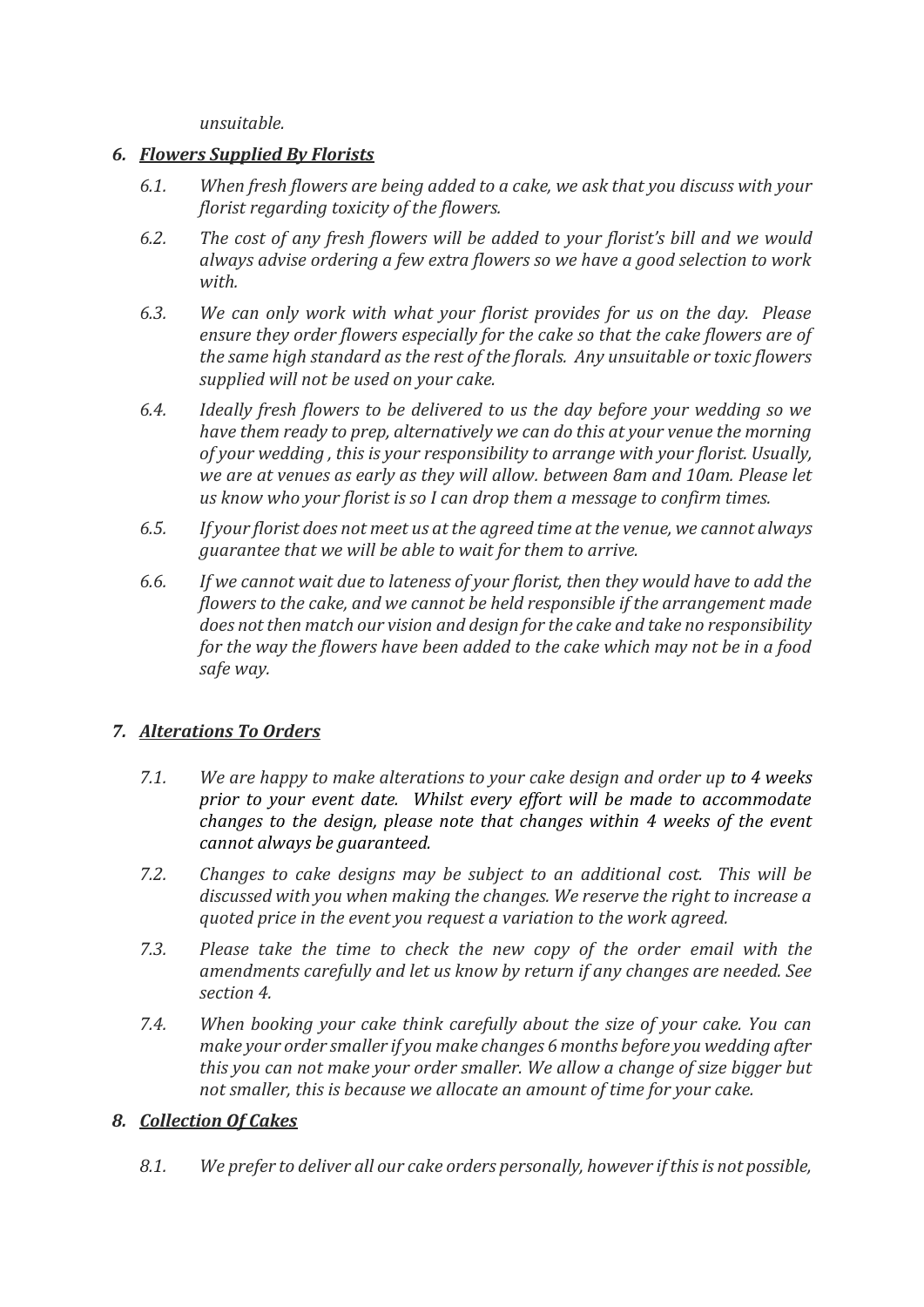*your order may be collected at a pre-arranged time. However, not all cakes are available for collection; it depends on the design and size of the cake. Cakes over 3 tiers tall or with intricate decoration or sugar flowers are not suitable for customer collection. Unless you take full responsibility for transport and stacking at the venue*

- *8.2. Cakes that are collected by the customer are always boxed for transportation. We will provide full instructions on the care and handling of your cake. A signature is required upon collection confirming that you have received your order in perfect condition and as specified. We do not take any responsibility for any damage that may occur to the cake once it has left us.*
- *8.3. We advise cakes to be places on a level, steady surface for transport e.g., in the passenger footwell of your car. We are happy to place the cake safely in the car for you if required. The cake should then be stored in the box at room temperature and out of direct sunlight until taken to the venue.*
- *8.4. Any damage sustained when you transport your own cakes is no longer our responsibility. Please drive carefully & slowly round corners with gentle breaking and accelerating. Any issues that need fixing will be charged at an hourly rate and cost of ingredients.*

#### *9. Delivery & Set Up Of Wedding Cakes*

- *9.1. We prefer to deliver and set up our wedding cake orders. We will deliver your cake to your venue at a pre-arranged time. This will be discussed with the venue, please let us know what time you get married so we can set up and beg one by the time your wedding starts. We will advise the venue in advance of our arrival time.*
- *9.2. If the delivery time needs to be changed, please advise us as soon as possible but at least 14 days in advance – depending on other orders on the day of delivery, we cannot always guarantee a change of delivery time will be possible.*
- *9.3. The delivery charge includes stacking and setting up your cake at the venue unless fresh flowers are being added. In this case, an additional charge will apply. This depends on the quantity of flowers on the cake but will start from £25. We prefer to add flowers ourselves rather than having your florist attach them. This is to ensure that they are added in the correct food safe manner and that the placement of them matches the original design. However, if your florist isn't at the venue with the flowers during our set up, this will be left to them to do.*
- *9.4. It is your responsibility to ensure you have given us the correct delivery information and delivery time. This will be on your cake booking form so please check it carefully.*
- *9.5. It would be very rare, but on the event day we may be faced with a 'force majeure' e.g., severe weather conditions, public unrest, or other unexpected events that may make delivery to your venue impossible. You can be assured that we would always do our best to deliver as prearranged, but some circumstances would be out of our reasonable control. Please ensure you have adequate wedding insurance in place to cover this eventuality.*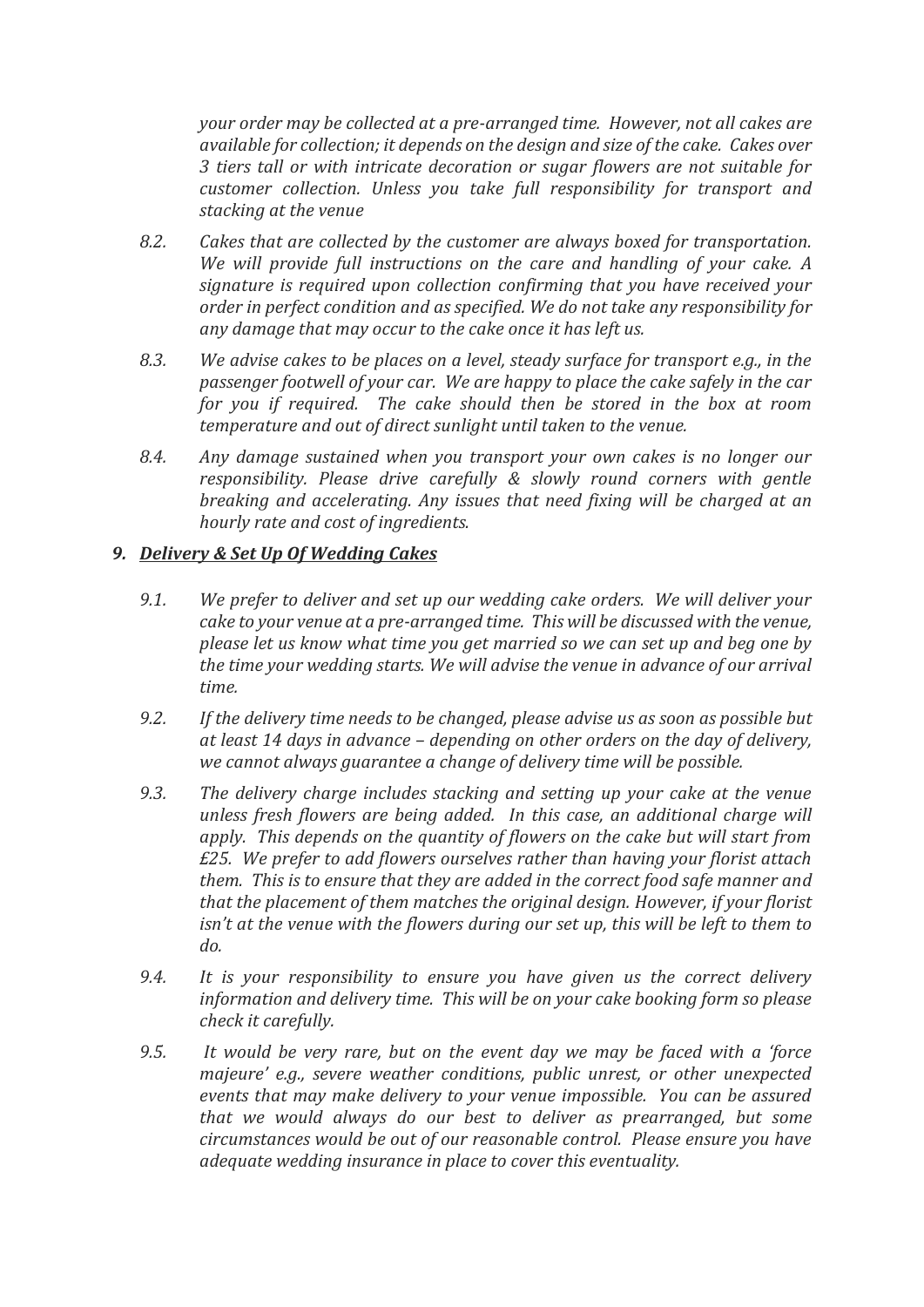- *9.6. It is your responsibility to ensure you have provided us with the set-up details and location of the cake at the venue. We cannot be held responsible for the location of the cake at the venue. Please ensure that the display location is level, stable and strong enough to hold the cake. It would be advisable that it is not directly in front of a heat source, in a sunny window/conservatory or in a location where it could be knocked easily by passing guests.*
- *9.7. We reserve the right to change the location of the cake at the venue if we feel it is unsuitable and may cause damage to the cake e.g., the cake table is in front of a large glass window, and it is an extremely hot day*
- *9.8. We also reserve the right not to use a cake stand provided by the venue or yourself if we feel it will not hold the weight of the cake. We have a wide selection of suitable cake stands available to hire if you so wish. Please see our cake stand hire page.*
- *9.9. We will photograph the cake at the venue as proof that it has been delivered and set up and left in perfect condition.*

#### *10.Non-Edible Elements*

- *10.1. Most of our stacked cakes will contain non-edible elements such as plastic dowels, flowers, or cake toppers. We will advise you of any non-edible elements that need to be removed during cutting and provide written information about this to the venue.*
- *10.2. As we will not personally be cutting the cake, we cannot accept any responsibility for any non-edible elements not removed prior to serving. We will give the venue written information concerning any non-edible elements they need to remove.*

# *11. Shelf Life*

- *11.1. We recommend our cakes be eaten within 2 days of the event for them to be enjoyed at their best.*
- *11.2. Left over cake can be frozen if you would like to, we can discuss this with you.*

#### *12.Allergens & Special Dietary Requirements*

- *12.1. All allergy and special dietary requirements should be conveyed to The Cake Place at first contact on the enquiry form. It is the customer's responsibility to make us aware of any special dietary requirements that need to be accommodated in the making of the cake.*
- *12.2. Unless otherwise stated, all cakes contain; gluten, butter and eggs and are made in an environment that handles; nuts, soya, and alcohol. Cake made without dairy, can sometimes be made on request; however, we cannot guarantee that these cakes will not contain trace amounts of these ingredients due to the nature of the product.*
- *12.3. We would recommend anyone with a severe nut; dairy or gluten intolerance does not eat our cakes.*
- *12.4. We will provide full allergen information with the cake upon delivery to the venue.*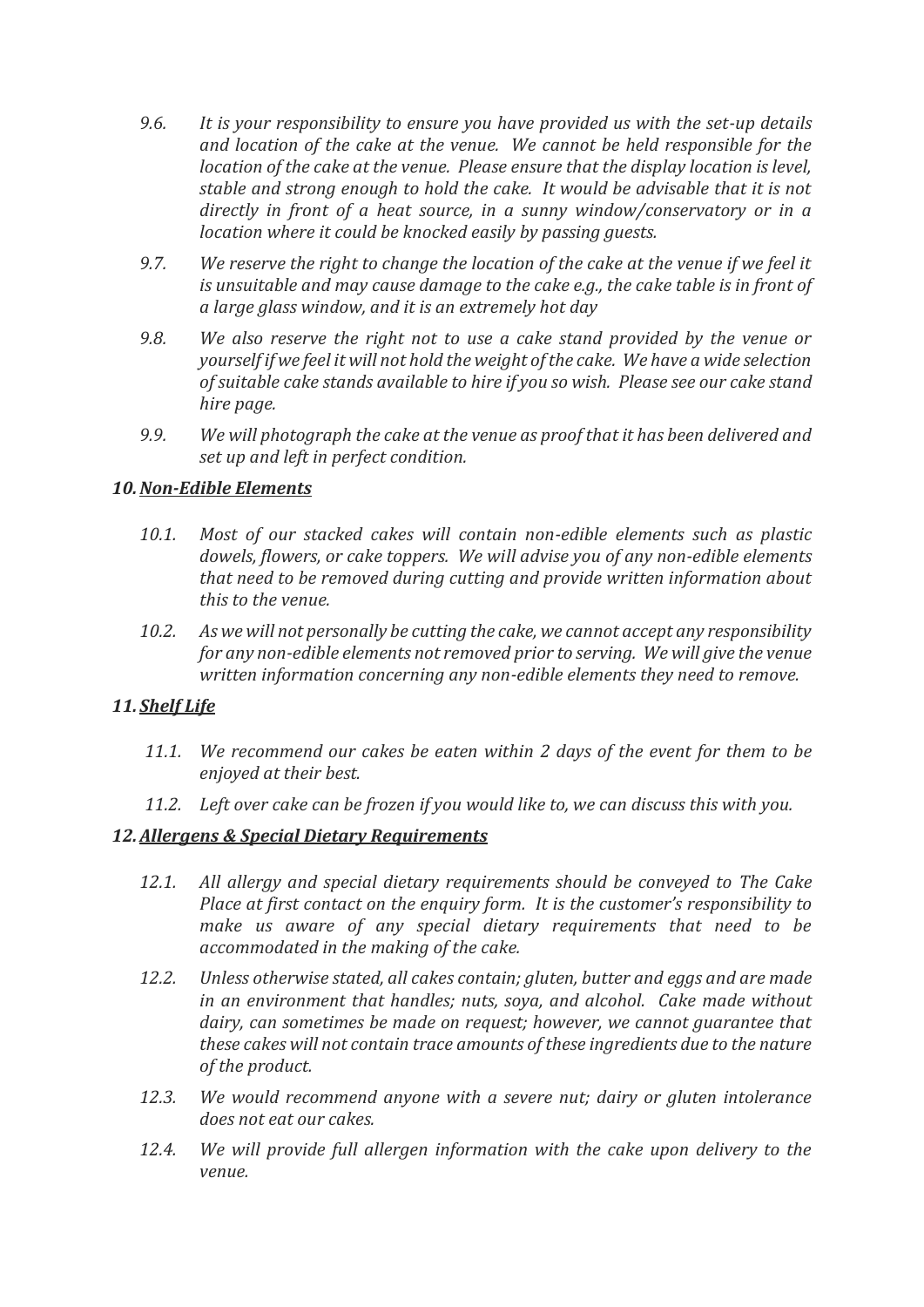*12.5. The Cake Place accepts no liability for customers suffering allergic reactions from eating our cakes.* 

#### *13.Publication & Promotional Rights*

- *13.1. The company, The Cake Place is the sole designer and owner of the final cake design. All rights in any original designs created and designed by the company shall remain the exclusive property of the company.*
- *13.2. From time to time our designs are published in the media e.g., wedding magazines, websites, and blogs. We reserve the right to use any image of a customer's cake made by the company for publication after the delivery date unless previously agreed in writing between the customer and the company.*
- *13.3. The customer has no ownership rights over any cake design. Exclusivity of cake designs between our customers is not guaranteed unless the customer commissions an exclusive design.*

#### *14.Commissioning A Cake That Is Similar To Another Design*

- *14.1. If you request a cake that is not our original design, we will seek the permission of the original designer to recreate it. This cannot be guaranteed.*
- *14.2. If you wish to have us recreate someone else's design, we would prefer not to directly copy it, but to use it as a basis to design your cake around so that it is unique to you. This can be discussed at your consultation.*

#### *15.Cancellations/Refunds*

- *15.1. The booking fee is non-refundable and non-transferable in the event of cancellation.*
- *15.2. Cancellations from the date of booking until 1 month before the wedding will forfeit the booking fee.*
- *15.3. Cancellations with less than 1 month notice are subject to full payment. If this has not already been paid then the final balance will be immediately payable upon cancellation. This final payment is non-refundable in the event of cancellation if that cancellation occurs within 1 month of the wedding date.*
- *15.4. There may be a rare occasion when The Cake Place needs to cancel an order due to exceptional circumstances beyond our control\*. In this case, as much notice as possible of the cancellation will be given and any monies paid, including deposits will be refunded. If required, we will also assist in finding a replacement baker of the same high standard to make your cake for you.*

*\*This does not include a force majeure that may occur on the event day. See 'Section 9.6'.*

# *16.Change Of Wedding Date*

*16.1. If you need to change your wedding date, please let us know as soon as possible. Any changes are subject to availability and are not guaranteed. Please liaise with us to check our availability before moving your wedding date. We always advise getting more than one new date option from your venue for a move of date to give us the best chance of being able to change the date.*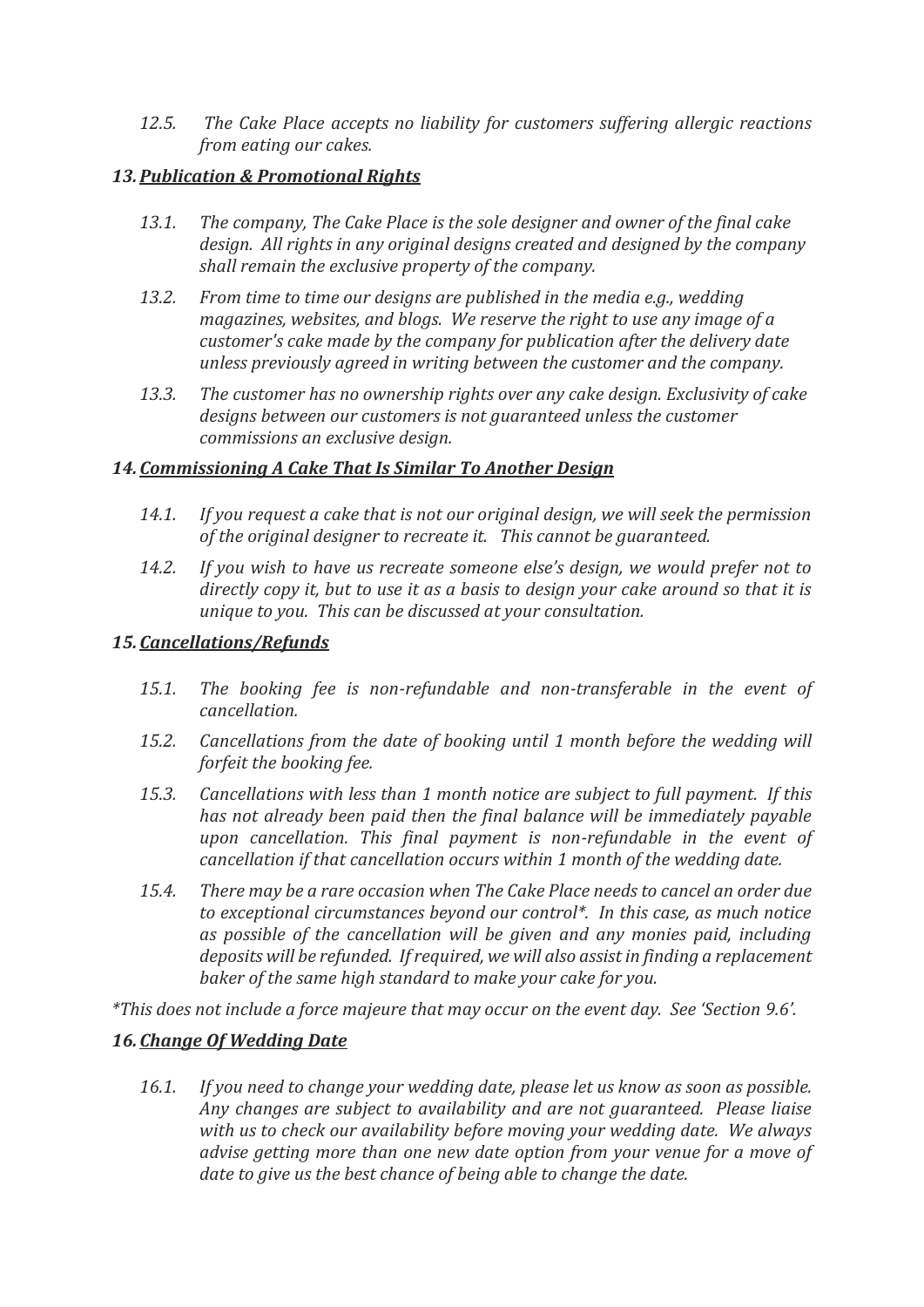- *16.2. If we can change your wedding date, provided it is within 6 months from the day you request the change, the booking fee will be transferred to the new date.*
- *16.3. If you are moving to a date further ahead than 6 months from the day you request the change, a new booking fee of £100 will be payable. The first booking fee will not be refundable or transferable. It will be classed as a cancellation and a new booking as it is highly likely we will have turned down other work for your first date. \**
- *16.4. If you are moving your wedding to a date we are unavailable for, unfortunately the booking fee will be strictly non-refundable as this covers work already completed in the run up to your wedding (this may include but is not limited to: phone calls, emails, completing and sending forms, holding consultations, providing taster boxes and it is also highly likely that we will have turned down other work for your original date).*
- *16.5. Date changes to different years may be subject to an additional charge in line with our yearly cost increases e.g., a date change from 2022 to 2023.*
- *16.6. Date changes from off peak days/months to peak days/months, may be subject to an additional charge e.g., a date change from a Thursday in January to a Bank Holiday in August.*
- *16.7. We would strongly advise that you take out wedding insurance that covers you in the event of a cancellation/change of wedding date that is out of your control.*

*\*If we are subsequently able to fill the original date with a new booking, we will deduct the first booking fee off the final balance of your cake.*

#### *17.Complaints*

- *17.1. In the unlikely event there is an issue with your cake, it must be brought to our attention within 48 hours of the cake being delivered so we can be given the opportunity to assess the nature of the problem. We would take any complaints very seriously.*
- *17.2. If the compliant is regarding the quality of the cake, we may ask for the cake or the remainder of the cake to be returned to use within 48 hours of delivery for inspection.*
- *17.3. If the complaint is regarding the design of the cake, but the cake was made according to the booking form and sketch which has been checked and approved, we cannot be held responsible for any errors not picked up by the customer.*
- *17.4. For any complaints we can only deal with the person who booked the cake originally.*
- *17.5. You must give us an opportunity to resolve the issue and agree not to post any defamatory comments or pictures on online forums or social media channels before discussing the situation with us and allowing us reasonable time to provide a satisfactory solution.*
- *17.6. Once a solution has been reached, you agree not to post any defamatory comments or pictures on online forums or social media at any point in the future. If this happens, we may seek to take legal action against you.*

#### *18.COVID 19 Restrictions*